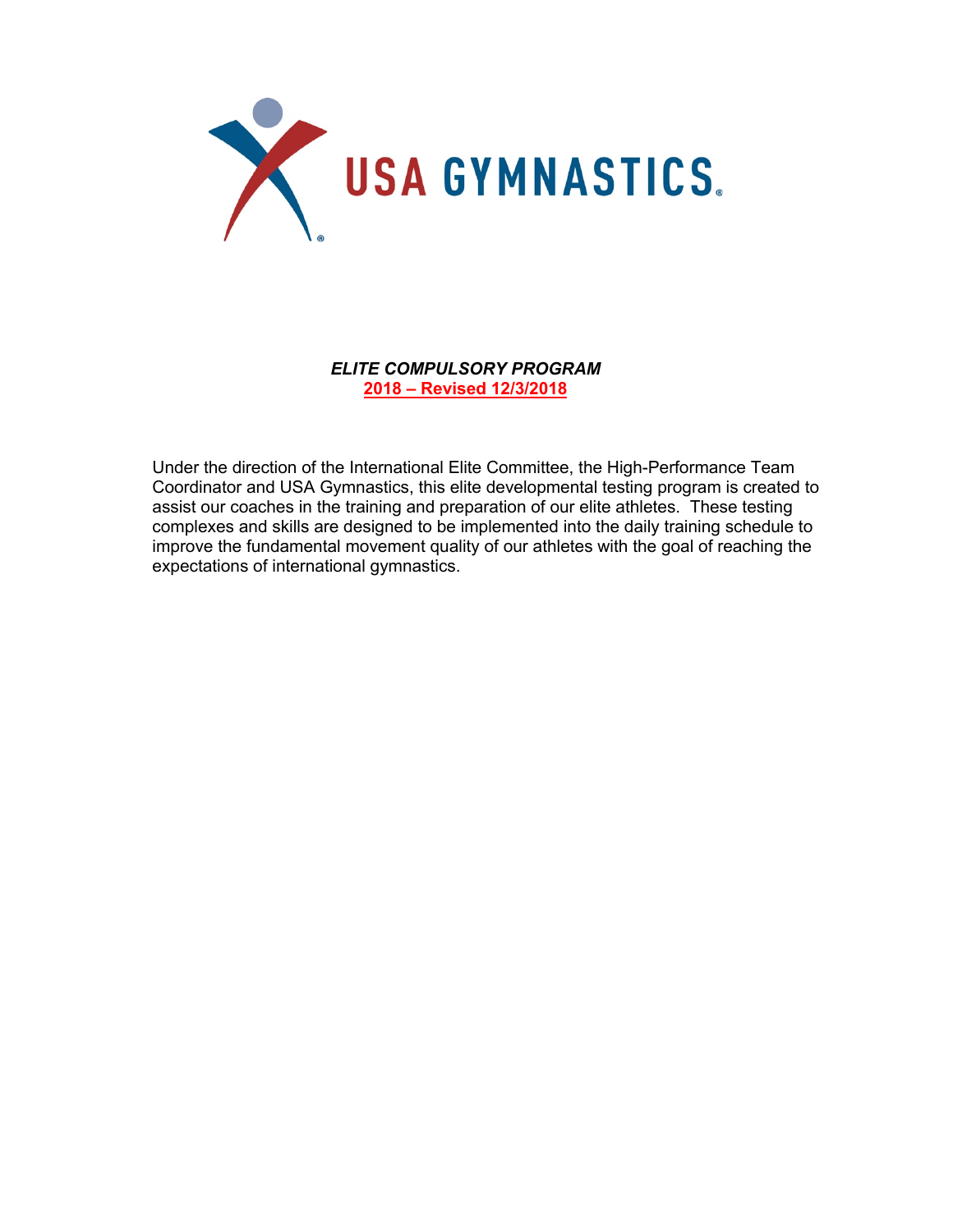## **VAULT**

## **Vault Any Salto Vault – Tuck, Pike or Layout (w/o twist) 10.00 SV**

- 1. The gymnast will perform any vault with a salto in any body position. **Only one compulsory vault will be permitted**. The Vault entry and shape must be announced.
- 2. Vaulting may be tested into a 'pit' with a resi-surface or level matting over loose foam. The height of the landing must be at FIG competition level. Several layers of mats may be stacked to the FIG competition height.

| Pre-Flight (Form, extension, shape)<br>• Straight arms onto the table                                                                                                                                                                                                                                             | 2.00 |
|-------------------------------------------------------------------------------------------------------------------------------------------------------------------------------------------------------------------------------------------------------------------------------------------------------------------|------|
| Flight<br>(Amplitude – air time)<br>Amplitude of repulsion phase<br>$\bullet$<br><b>Height of Salto</b><br>$\bullet$<br>Head in "neutral" position (eyes following the hands) throughout<br>$\bullet$                                                                                                             | 2.50 |
| Position in Flight (Tightness, form and shape)<br>Finishing salto by vertical – (early open to stretched<br>body position prior to landing)                                                                                                                                                                       | 2.00 |
| Landing<br>Controlled landing to the feet.<br>$\bullet$<br>No deduction for up to 3 steps<br>$\bullet$<br>0.30 deduction for a fall upon landing<br>$\bullet$<br><b>Body Posture</b><br>$\bullet$<br><b>Direction</b><br>$\bullet$<br>Failure to land on feet first on Vaulting will VOID the vault.<br>$\bullet$ | 2.50 |

## **Dynamics 1.00**

## **BARS**

#### **From a stand inside the bars (on the mat or a board) facing the low bar:**

**1 and 2** Glide kip and cast to handstand, to glide kip and cast to handstand ½ pirouette directly or indirectly connected to the next sequence. ½ pirouette may be front or back pivot.

*Indirect connection will require an additional kip cast to handstand (with no deduction for adding extra elements).* 

• *0.20 bonus will be awarded if ½ pivot is directly connected to the following:*

**3 and 4** Two clear hip circles in a row, OR Two stalders backward in a row, OR Two toe shoots backward in a row, OR Any Two skill combination of the circles listed above

• *0.20 bonus will be awarded if two different circles elements are performed*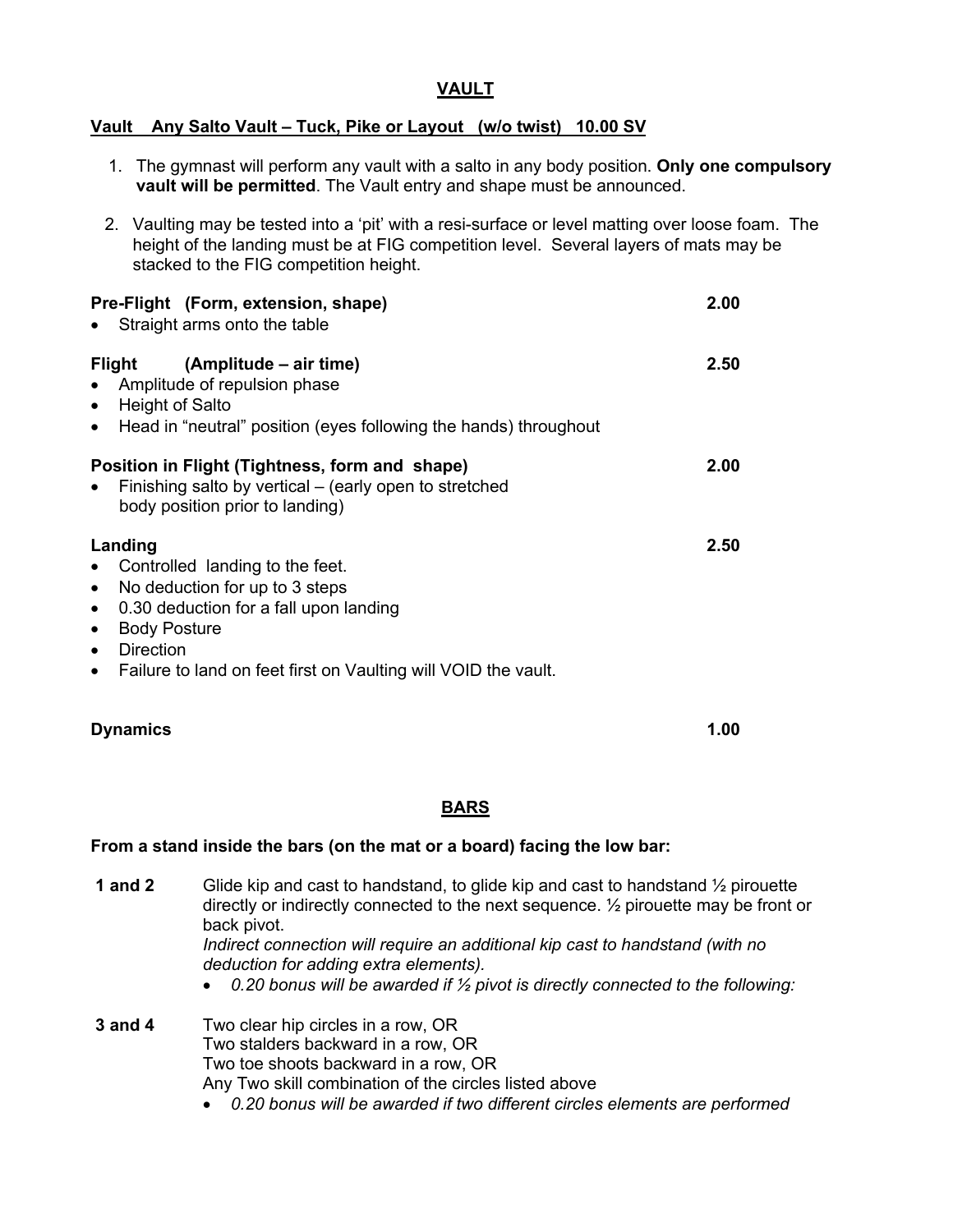## *After completion of the second close bar circle skill, the gymnasts must do*

- 5. Immediate pike sole circle (legs apart or together) on low bar to stand and then jump to HB
	- If athlete does not perform an immediate toe on, she must then do a kip cast to handstand and then a toe on (with no deduction for adding extra elements)
	- 0.20 deduction for bending legs at any time in the circle
- 6. Long hang kip and cast to handstand
- 7. Back giant with a  $\frac{1}{2}$  turn (pirouette) in handstand to any grip or one close bar circle with  $\frac{1}{2}$ turn to immediate
- 8. Front giant (grip optional) OR an inverted giant (L grip), followed by a second front giant (same or different grip) with  $\frac{1}{2}$  turn (pirouette) to a handstand, legs must be together throughout.
- 9. Back giant
- 10. Layout flyaway or double layout in a straight or hollow body. Double pike, tuck or arched layout is not acceptable. A coach is allowed to assist (spot) the landing. Backwards motion or over rotation to the back is permitted and not judged. Additional matting is suggested. \*\* If gymnast is performing a double layout dismount, they may perform two back giants prior to the double layout dismount, without receiving a deduction for the additional skill. Execution deductions would still apply for the additional giant.

## **Uneven Bars** 10.00 SV

| 1 and 2 - Glide Kip Cast Handstand, Glide Kip Cast Handstand 1/2 pirouette 1.00 each<br>Extension of the glide (stretched hip angle)<br>Legs can be either together or straddled in the glide<br>Straight arms throughout the cast<br>$\bullet$<br>Straight body throughout the cast, legs together<br>$\bullet$<br>Finishing in handstand with straight body<br>$\bullet$                     | $(2.00 \text{ total})$                |
|------------------------------------------------------------------------------------------------------------------------------------------------------------------------------------------------------------------------------------------------------------------------------------------------------------------------------------------------------------------------------------------------|---------------------------------------|
| 3 and 4 - Circle Elements<br>Straight arms throughout<br>$\bullet$<br>Finishing in handstand with straight body<br>$\bullet$<br>Laboring or struggling to handstand *0.20 each time<br>$\bullet$<br>0.20 bonus will be awarded if directly connected from cast handstand 1/2 pirouette<br>$\bullet$<br>0.20 bonus will be awarded if two different circles elements are performed<br>$\bullet$ | $1.00$ each<br>$(2.00 \text{ total})$ |
| 5 - Pike toe circle to long hang kip cast handstand<br>0.20 deduction if legs are bent before the completion of the circle<br>Extension of the glide<br>$\bullet$<br>Straight arms throughout the cast<br>Straight body throughout the cast, legs together<br>$\bullet$<br>Finishing in handstand with straight body<br>$\bullet$                                                              | 1.00                                  |
| 6 - Back Giant blind change or Higgins or close bar circle with 1/2 turn<br>Straight arms throughout<br>$\bullet$<br>With giant $\frac{1}{2}$ show open hips in the bottom of the swing (tap) 0.20 deduction if piked<br>$\bullet$                                                                                                                                                             | 1.00                                  |

• Finish  $\frac{1}{2}$  turn in or before handstand with straight body and open shoulder and hip angle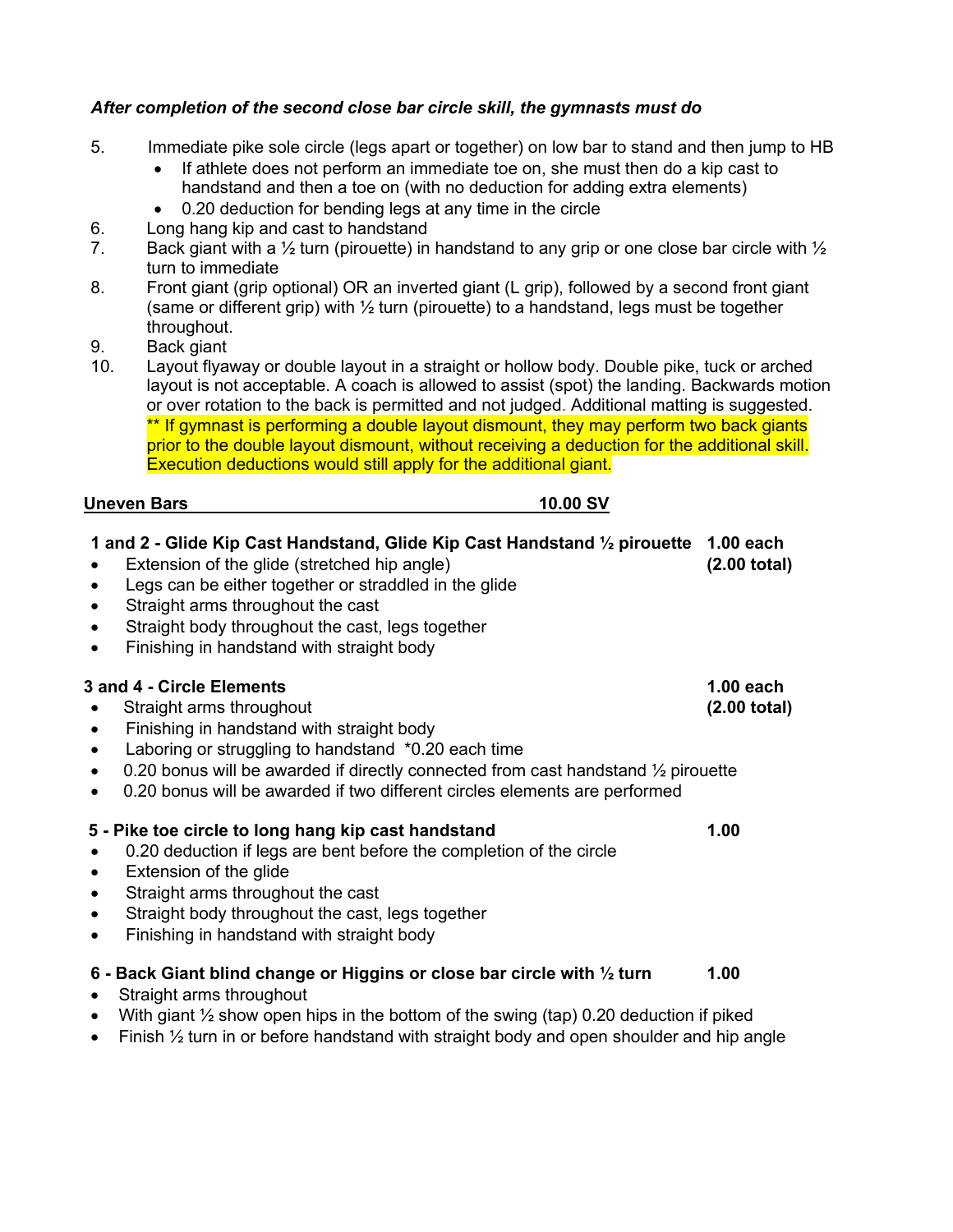| 7 - One straight body front or inverted giant followed by a second straight front giant 1/2 or                               |                   |  |
|------------------------------------------------------------------------------------------------------------------------------|-------------------|--|
| invert giant $\frac{1}{2}$                                                                                                   | 1.00 (each giant) |  |
| Straight arms and open shoulders throughout<br>$\bullet$                                                                     | (2.00 total)      |  |
| Legs together on downswing *0.30 deduction for straddle                                                                      |                   |  |
| If straddled or hips piked on upswing *0.50 deduction<br>$\bullet$                                                           |                   |  |
| Finish $\frac{1}{2}$ turn in handstand with straight body<br>$\bullet$                                                       |                   |  |
| Laboring or struggling to handstand *0.20 each time<br>$\bullet$                                                             |                   |  |
| 8 - Back Giant                                                                                                               | 1.00              |  |
| Straight arms and open shoulder angle throughout<br>$\bullet$                                                                |                   |  |
| Show open hips in the bottom of the swing (tap) *0.20 deduction if piked                                                     |                   |  |
| Legs together or straddled on tap allowed with no bent legs<br>$\bullet$                                                     |                   |  |
| Hollow body shape is accepted<br>$\bullet$                                                                                   |                   |  |
| 9 - Layout or double layout dismount                                                                                         | 1.00              |  |
| Show open hips in the bottom of the swing (tap) *0.20 deduction if piked<br>$\bullet$                                        |                   |  |
| $O$ tusi alati su kallarri kashi thasi rakariti sithan shill murat ka masjutain salifusi susk $\lambda$ = 0,40 to 0,50 $\mu$ |                   |  |

- Straight or hollow body throughout either skill must be maintained (no arch) 0.10 to 0.50 deduction
- Peak of salto (hips) should be the height of the bar  $*$ up to 0.30 deduction

## **General deductions**

- If straddled and or hips piked on any casts 0.50 deduction
- Casting deductions A cast 10<sup>0</sup> to 20<sup>0</sup> is 0.10 deduction, cast 21<sup>0</sup> to 30<sup>0</sup> is 0.20 deduction, cast below  $30^0$  is 0.30 deduction

# **BEAM**

## **1st Section:** *Begin in third position high relevé at end of the beam*

- Perform 2 continuous ballistic kicks forward, side, and back, closing each in tight third, followed by an immediate dynamic needle kick back, returning to high relevé with foot closing in back (small steps permitted into kicks). Arms in second position for front and side kicks. Arms circle down then up during back kicks. Arms upwards in needle kick and high relevé position.
- Execute a sissone, connected immediately to a split jump, finish.
- One or two steps to a 2-foot pivot turn, arms overhead*.* Then 1 or 2 steps to a horizontal leg hold for 2 seconds in high relevé with arms overhead.

# **2nd Section:**

- One to three steps to a 180° switch split leap (swing legs must be straight, not a stag split). Immediately step forward to a straight leg skip, arms swinging overhead, landing in plie while increasing the split on landing.
- Step together. Back tuck or pike. (Direct connection from the skip to salto is not being elevated.)
- One step to a single leg relevé  $\frac{1}{2}$  turn (Leg position is optional, with arms overhead.)
- One or two steps forward to a high relevé full turn on one leg, finishing on the single turn leg in a balance position. Arms overheard, support leg straight, with free leg optional.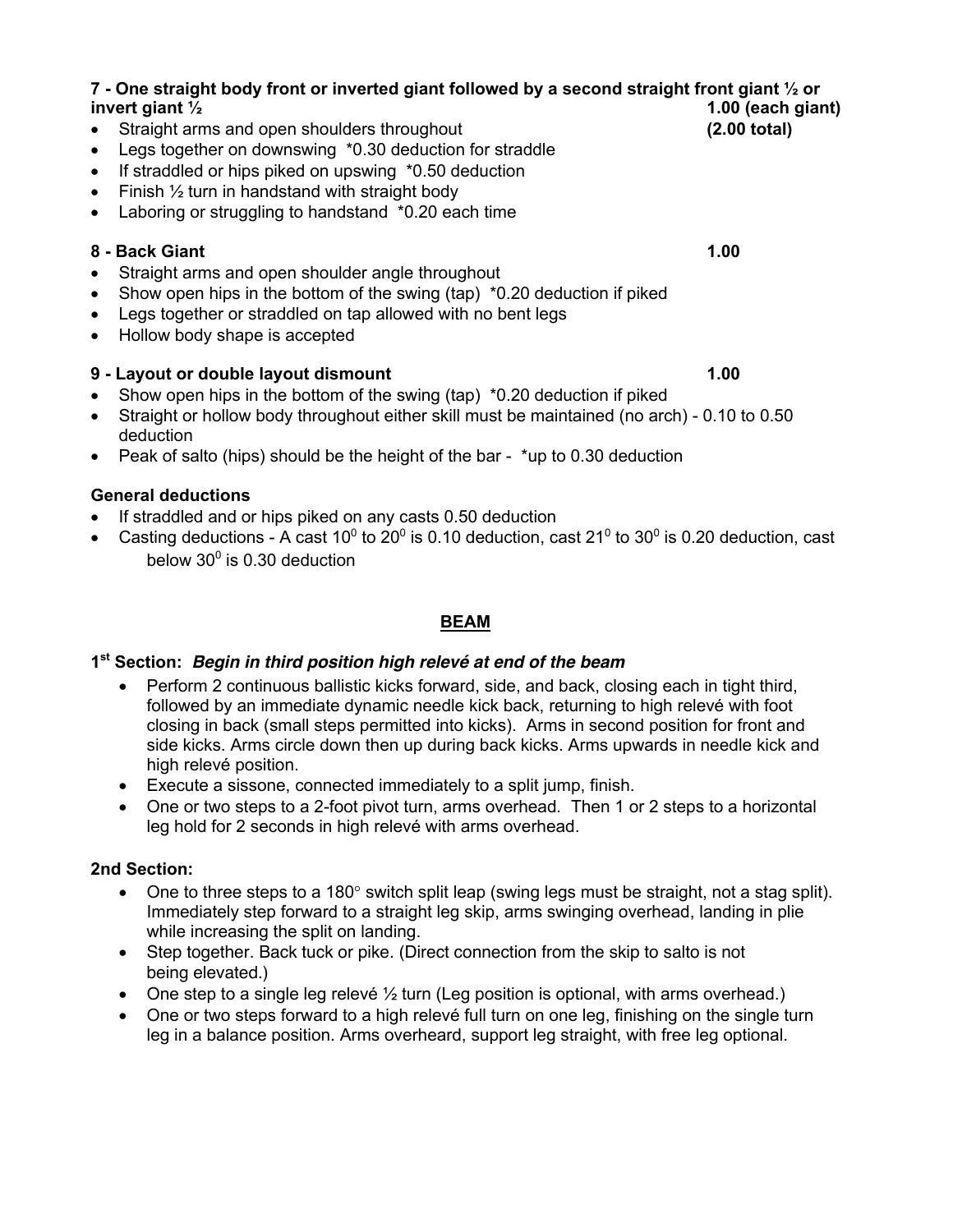## **3rd Section:**

- With leg lifted high forward, execute a back walkover passing through handstand. (*0.20 bonus awarded for handstand split held for 2 seconds at vertical; Passing over the vertical before returning to hold will not receive bonus.*) Finish arms upward, feet together, and immediately connect to a straight jump.
- Front walkover (or front handspring). Arms finish overhead.
- Two (2) back handsprings directly connected. Both handsprings are step out and finish in a controlled lunge or with straight legs, step-in landing, with arms up.

## **4th Section:**

- Perform a round off and/or back handspring connected to a salto dismount onto landing surface. The dismount used must be the "root skill" of an optional dismount.
- Gymnast may move forward or backward (or  $\frac{1}{2}$  turn) to start position for dismount.
	- *0.20 Bonus: If the gymnast performs 2 directly connected back handsprings or round off back handspring into the dismount.*

| <b>Beam</b>                                | 10.00 SV      |  |
|--------------------------------------------|---------------|--|
| Two (2) alternating dynamic kicks forward  | 0.50 combined |  |
| Two (2) alternating dynamic kicks sideward | 0.50 combined |  |
| Two (2) alternating dynamic kicks backward | 0.50 combined |  |

## **(Total of 1.5 value for all standing kicks combined)**

## **All kicks must be:**

- All kicks are dynamic and in relevé
- Legs straight
- Body posture and arms extended throughout
- Height (above shoulder)

#### **Needle Kick (with hand support) to lever lift 1.400 CMS 0.50**

- Dynamics of the backward kick to 180° degree
- Straight legs
- Straight bodyline from hands to feet throughout lever and step in

## **Sissone to Split Jump 1.00 (0.50 per jump)**

#### Sissone

- 180° split on a diagonal line
- Upper body posture with extended arms and legs
- Amplitude and dynamics

### Split jump

- Legs split in horizontal line
- Legs at 180° split at horizontal
- Upper body posture with extended arms and legs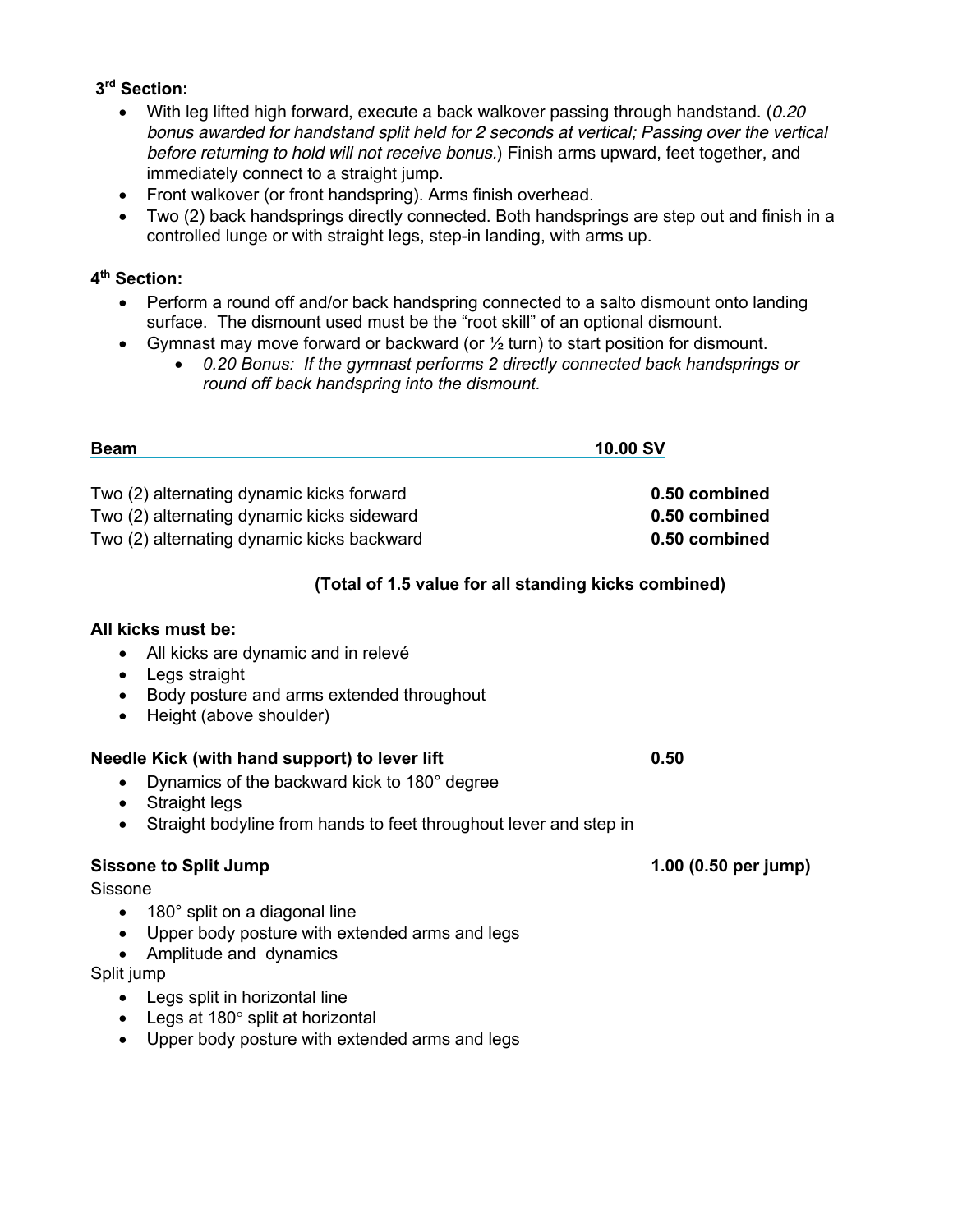| 2-Foot Pivot Turn (0.20) to Horizontal Leg Hold (0.30)<br>Start and finish in high relevé for pivot turn<br>Correct body alignment with extended arms<br>$\bullet$<br>Leg hold at or above horizontal in high relevé for 2 seconds<br>$\bullet$                                                                                                                                                                                          | 0.50 (total)     |
|------------------------------------------------------------------------------------------------------------------------------------------------------------------------------------------------------------------------------------------------------------------------------------------------------------------------------------------------------------------------------------------------------------------------------------------|------------------|
| 180° Switch Split Leap to Straight Leg Skip<br>Amplitude and dynamics<br>$\bullet$<br>Upper body posture with extended arms and legs<br>$\bullet$<br>Straight leg entry into switch leap<br>$\bullet$<br>Forward swing below 45 degrees into switch leap (0.30 deduction)<br>$\bullet$<br>Second split with legs below horizontal (up to 0.50 deduction)<br>$\bullet$<br>Straight leg skip, free leg at or above horizontal<br>$\bullet$ | 1.00             |
| <b>Standing Back Tuck or Pike</b><br>Amplitude and extension of jump with hip lift<br>$\bullet$<br>Shape of salto<br>$\bullet$<br>Dynamics<br>$\bullet$<br>Controlled landing with body posture<br>$\bullet$                                                                                                                                                                                                                             | 1.00             |
| Single Leg Half Turn and Full Turn (360°)<br>Body posture<br>$\bullet$<br>Exactness of the turn<br>$\bullet$<br>High relevé<br>$\bullet$<br>Control at finish                                                                                                                                                                                                                                                                            | 0.50             |
| <b>Back Walkover to Straight Jump</b><br>Leg lifted and extended to horizontal or above<br>$\bullet$<br>180° split with control thru handstand phase<br>$\bullet$<br>Straight body line from hands to feet<br>$\bullet$<br>Stretch body thru pointed feet on jump<br>٠                                                                                                                                                                   | 0.75             |
| 0.20 bonus awarded for handstand split held for 2 seconds at vertical. Passing over the<br>vertical before returning to hold will not receive bonus.                                                                                                                                                                                                                                                                                     |                  |
| <b>Front Walkover or Front Handspring</b><br>Dynamics (handspring)<br>180° split with control in handstand phase (walkover)<br>Straight arms throughout (open shoulder angle)                                                                                                                                                                                                                                                            | 0.75             |
| <b>Back handspring Series</b><br>Legs extended from feet to hand contact<br>Straight arms throughout<br>$\bullet$<br>Continuous connection<br>Body posture throughout<br>Controlled landing                                                                                                                                                                                                                                              | 1.50 (0.75 each) |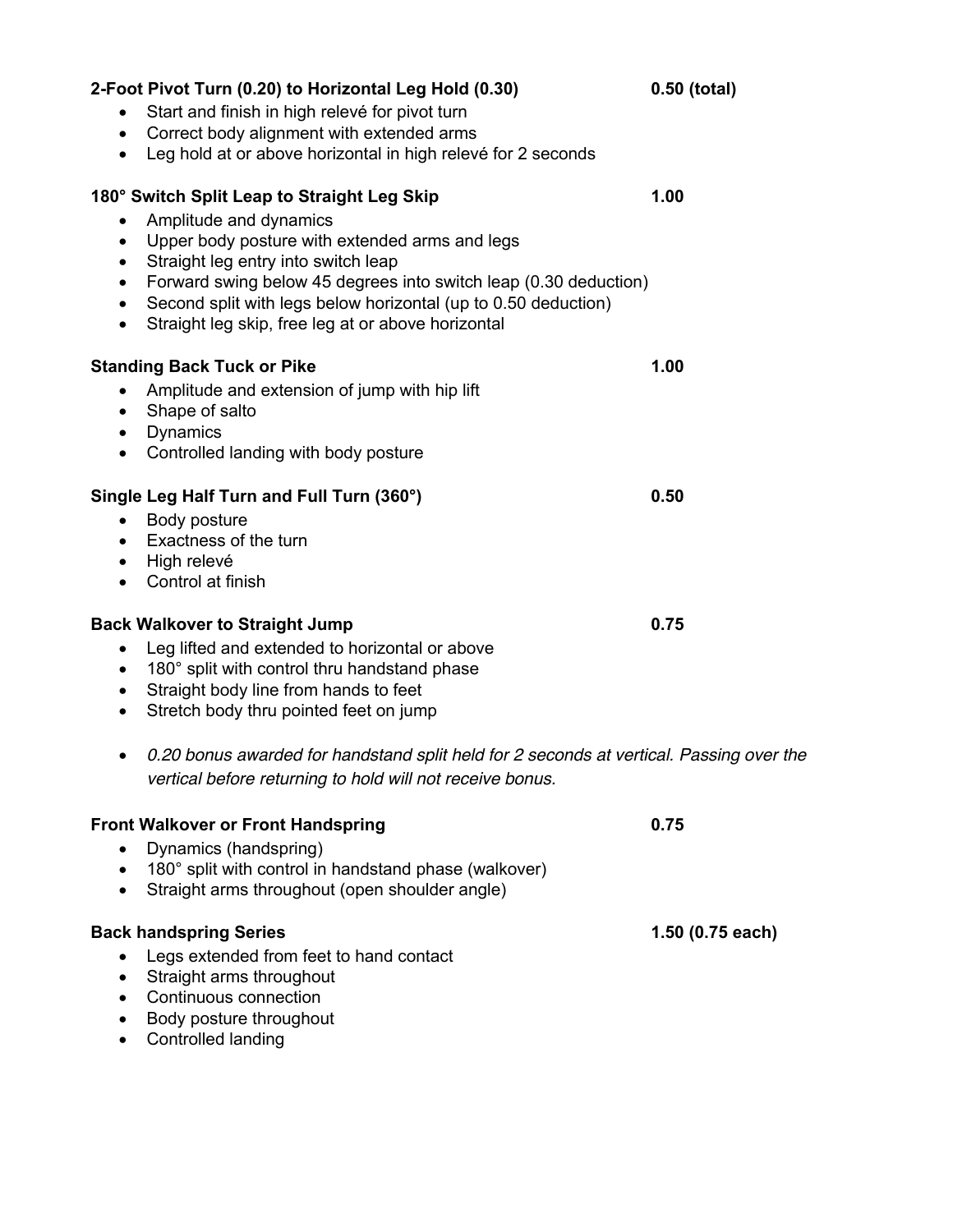### **Dismount 1.00**

- Amplitude of salto
- Clearly defined body position (tuck or layout)
- Body posture upon landing
- Must land on feet
- No deduction for up to 3 steps
	- 0.30 deduction for a fall upon landing
	- *0.20 Bonus: If the gymnast performs 2 directly connected back handsprings or round off back handspring into the dismount. The final back handspring must be feet together.*

# **FLOOR**

#### *Tumbling passes can be performed on the diagonal and are performed before the dance sequences. All tumbling passes can have 1 to 3 running steps before the hurdle. Extra steps into any of the tumbling passes will be a 0.10 deduction each pass.*

1<sup>st</sup> Pass: Two front handspring step outs to front handspring (legs together) finishing with a rebound.

A coach is allowed to assist (spot) the landing of the rebound without penalty.

- *0.20 Bonus will be awarded if the gymnast connects a front salto tucked at the end of the series.*
- 2<sup>nd</sup> Pass: Perform ONE of the following:
	- Front handspring, layout front to  $2<sup>nd</sup>$  front salto in pike or layout
	- Punch layout front to a second front in pike or layout
- 3<sup>rd</sup> Pass: Hurdle Round-off, 2 whips to rebound **A coach is strongly advised to assist (spot) the landing of the rebound (without penalty).**
- 4th Pass: Perform ONE of the following:
	- Round off layout with  $\frac{1}{2}$  twist rebound or a step out
	- Round off layout with 1 1/<sub>2</sub> twist rebound or a step out

A coach is allowed to assist (spot) the landing of the rebound without penalty. **Forward motion from the ½ or 1 ½ into a run or skill(s) such as a cartwheel or RO back handspring is permitted and not judged.**

#### **Dance Portion – must be preformed in a straight line horizontal to the judges.**

#### **First passage:**

- Begin in a pose of your choice, chassé or take 2 to 3 steps into a 180° switch-split leap (legs must be straight, not a stag split) arms optional
- With continuous movement one step forwards into a large single leg hop (free leg horizontal) to immediate large single leg hop on opposite leg (free leg horizontal) arms swinging upwards
- With continuous movement one step to tour jeté. Arms upwards oblique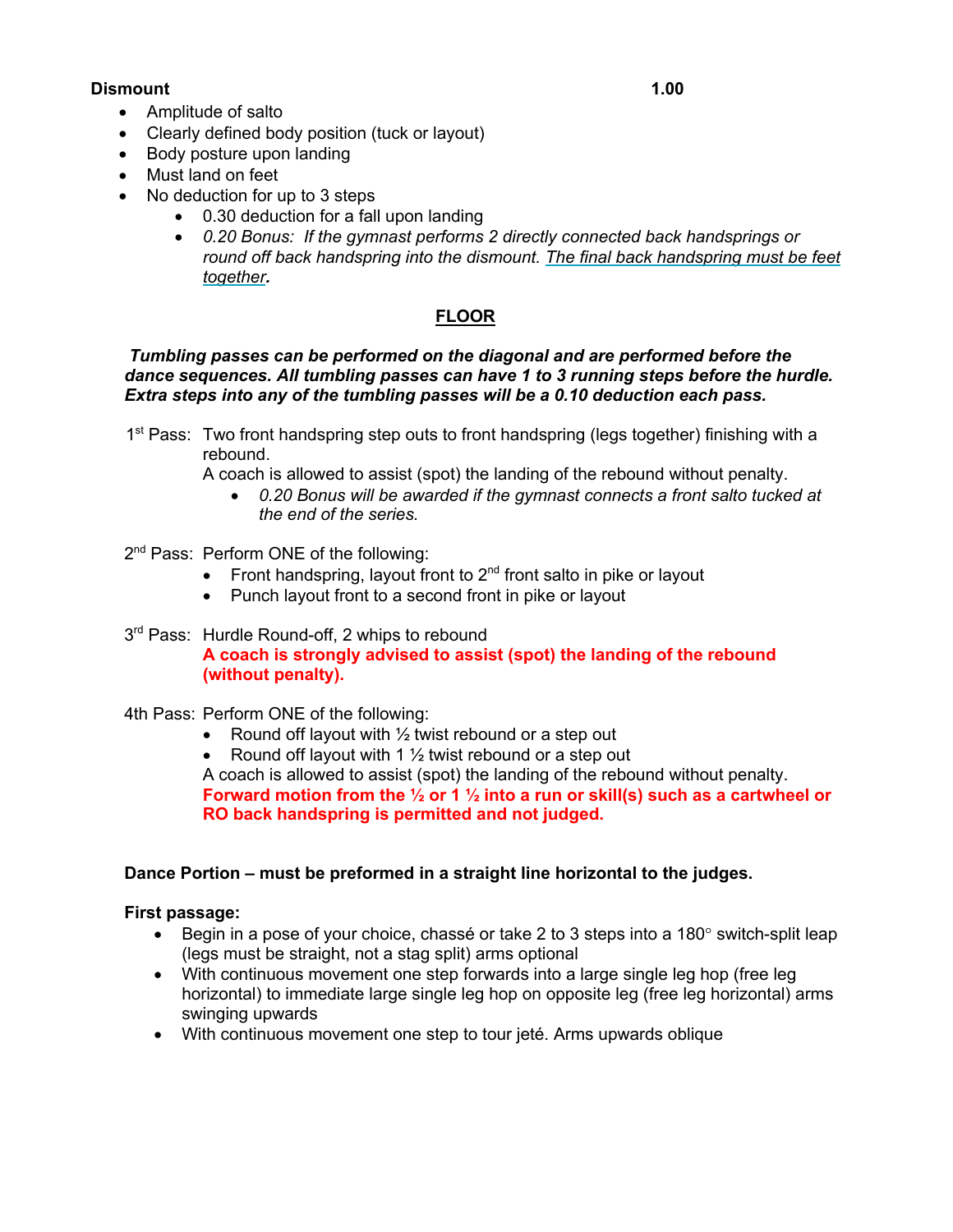# **Second passage:**

- One to two steps forward to a turn 2.201, 2.202 or 2.203
- One to two steps ring kick. Arms optional you may swing your leg forward first
- Step together swing arms down to a jump full turn stick. Arms swinging upward
- Then execute a split jump (arms upward oblique) connected to an immediate straddle jump (arms optional) to stick
- Standing back tuck to stick
	- *0.20 bonus awarded for a sticking the landing.*

| 10.00 SV<br><b>Floor</b>                                                                                                                                                                                                                                                                       |                                          |
|------------------------------------------------------------------------------------------------------------------------------------------------------------------------------------------------------------------------------------------------------------------------------------------------|------------------------------------------|
| <b>Front Handsprings series</b><br>Amplitude and distance traveled across the floor<br>$\bullet$<br>Body extension throughout<br>$\bullet$<br>Lightness of all skills<br>$\bullet$                                                                                                             | 1.50                                     |
| Front handspring layout front to a second front (piked or layout salto)<br>Or punch layout front to a second front (either piked or layout)<br>Amplitude and distance traveled across the floor<br>$\bullet$<br>Body extension throughout<br>$\bullet$<br>Lightness of all skills<br>$\bullet$ | $(0.75$ each salto)<br><b>1.50 total</b> |
| Round Off, Two Whips, Rebound<br>Amplitude and distance traveled across the floor<br>$\bullet$<br>Extended arms and legs throughout<br>$\bullet$<br>Body extension and speed of rotation<br>$\bullet$<br>Lightness of all skills<br>$\bullet$                                                  | $(0.50$ each skill)<br><b>1.50 total</b> |
| Round off layout $\frac{1}{2}$ or 1 $\frac{1}{2}$<br>Amplitude and distance traveled across the floor<br>$\bullet$<br>Body extension and speed of rotation<br>$\bullet$<br>Lightness of all skills<br>$\bullet$                                                                                | 1.00                                     |
| 180° Switch Split Leap<br>Straight leg entry into leap<br>$\bullet$<br>Swing leg to 45 degrees<br>$\bullet$<br>Amplitude<br>$\bullet$<br>Legs in alignment<br>$\bullet$<br>Upper body posture – extended arms and legs throughout<br>$\bullet$                                                 | 0.50                                     |
| <b>Straight leg hops</b><br>Straight leg swing with flat hips<br>$\bullet$<br>Amplitude with smooth rhythm<br>$\bullet$                                                                                                                                                                        | 0.50 total                               |
| Tour jeté<br>Amplitude<br>$\bullet$<br>Squared hips on take-off with clearly defined $\frac{1}{2}$ turn in the air<br>$\bullet$<br>180° split at the height of the jump<br>$\bullet$<br>Controlled landing with arms and leg extended<br>$\bullet$                                             | 0.50                                     |